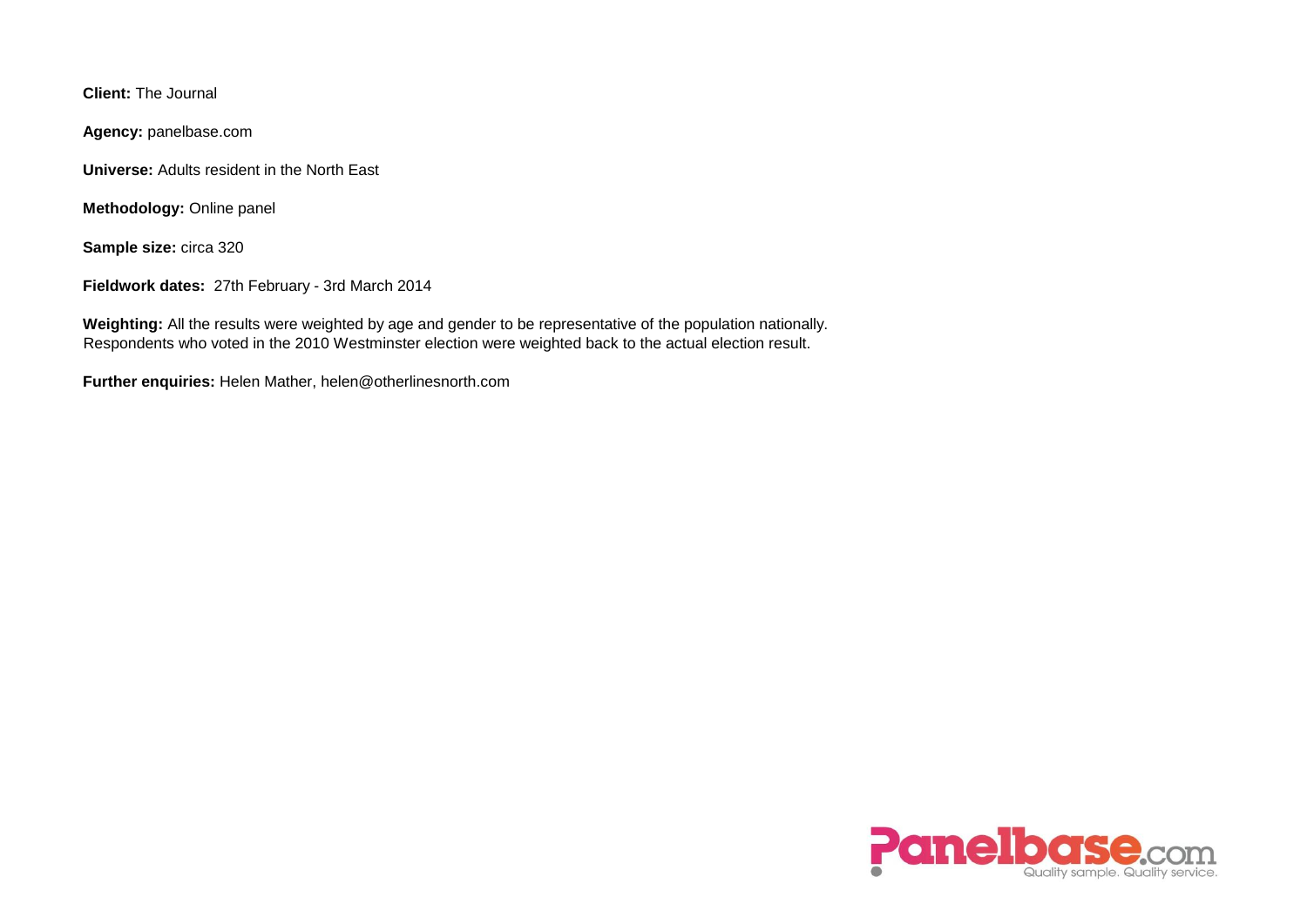| <b>Base: 332</b>                           |                          | <b>Total</b>    |        | Gender           |          |                 |            | Age    |                     |              |           |              |           |                 |             |                 |           |                 |        |           |
|--------------------------------------------|--------------------------|-----------------|--------|------------------|----------|-----------------|------------|--------|---------------------|--------------|-----------|--------------|-----------|-----------------|-------------|-----------------|-----------|-----------------|--------|-----------|
|                                            |                          |                 |        | Female           |          | Male            |            |        | $18 - 24$           |              | 25-34     | 35-44        |           |                 | 45-54       |                 |           |                 | 65+    |           |
|                                            |                          |                 |        | Counts           | Percenta | Counts          | Percenta   | Counts | Percenta            | Counts       | Percenta  | Counts       | Percenta  | Coun            | Percenta    | Percenta        | Percenta: | Percenta        | Counts | Percenta  |
|                                            |                          |                 |        |                  | ge down  |                 | ge down    |        | ge down             |              | ge down   |              | ge down   |                 | ge down     | ge              | ge down   | qe              |        | ge down   |
| Total                                      |                          | 332             | 100.0% | 176              | 100.0%   |                 | 156 100.0% |        | 59 100.0%           |              | 63 100.0% |              | 64 100.0% | $55\frac{1}{2}$ | 100.0%      | across<br>16.5% | 100.0%    | across<br>11.4% |        | 53 100.0% |
| Do you think recent interventions in the   | <b>Base</b>              | 298             | 100.0% | 155              | 52.1%    |                 | 143 47.9%  |        | 47 15.7%            | 58           | 19.4%     |              | 60 20.2%  | 47              | 15.7%       |                 | 11.6%     |                 |        | 52 17.4%  |
| debate by London politicians have          | . Strengthened a lot     | ΤP              | 5.5%   |                  | 4.6%     |                 | 6.4%       |        | 6.1%                |              | 6.7%      |              | 2.6%      |                 | 4.6%        | 13.0%           | 6.9%      | 14.6%           |        | 6.8%      |
| strengthened or weakened the case for      | I. Strengthened slightly | 34              | 11.6%  | 12 <sub>1</sub>  | 7.6%     | 231             | 15.9%      |        | 8.3%                |              | 4.6%      |              | 12.6%     |                 | 23.2%       | 31.4%           | $10.3\%$  | 10.3%           |        | 6 11.5%   |
| the union of Scotland with the rest of the | Made no difference       | 77 <sup>3</sup> | 25.9%  | 38.              | 24.5%    | 39.             | 27.5%      |        | $6\frac{12.1\%}{1}$ | 12.          | 20.2%     | 19.          | 31.2%     |                 | 23.9%       | 14.5%           | 32.6%     | 14.6%           | 19     | 36.0%     |
| <b>JUK?</b>                                | Weakened a lot           | 28              | 9.4%   | 10:              | 6.7%     | $18^{\circ}$    | 12.4%      |        | 5.8%                |              | 15.4%     |              | 3.6%      |                 | $7.8\%$     | 13.0%           | 13.6%     | 16.8%           |        | 6 11.4%   |
|                                            | Weakened slightly        | 46              | 15.5%  | 21               | 13.8%    | $25^{\circ}$    | 17.4%      |        | $6\frac{13.3\%}{1}$ |              | 7.7%      | $10^{\circ}$ | 16.1%     |                 | 18.0%       | 18.2%           | 19.0%     | 14.2%           | 11     | 21.0%     |
|                                            | Don't know               | 96              | 32.1%  | 67               | 42.8%    | 291             | 20.4%      |        | 26 54.3%            | $26^{\circ}$ | 45.4%     |              | 20 33.8%  |                 | 22.5%       | 11.0%           | 17.5%     | 6.3%            |        | 13.4%     |
| If Scotland becomes independent and        | <b>Base</b>              | 317             | 100.0% | 170              | 53.6%    | 147             | 46.4%      |        | 54 16.9%            | 63           | 20.0%     |              | 62 19.6%  | 51              | 16.0%       |                 | 11.3%     |                 | 52     | 16.3%     |
| other regions could then choose where      | Part of England          | 214             | 67.4%  | 110 <sub>1</sub> | 64.8%    | 104             | 70.5%      | 36.    | 66.9%               | -40          | 62.4%     | 44           | 71.4%     | 32.             | 62.6%       | 14.8%           | 62.3%     | 10.4%           | 40     | 77.7%     |
| they could be ruled from, would you        | Part of Scotland         | 52              | 16.4%  | 26 <sup>2</sup>  | 15.4%    | 26 <sup>1</sup> | 17.6%      |        | 5.1%                | 16           | 24.7%     |              | 18.2%     |                 | 18.1%       | 17.6%           | 23.5%     | 16.1%           |        | 9.3%      |
| rather be part of England or Scotland?     | Neither of these         | 18 <sup>3</sup> | 5.8%   | b÷               | 3.7%     | 12 <sup>1</sup> | 8.2%       |        | 6 10.5%             |              | 0.0%      | 3            | 4.3%      |                 | $6: 11.2\%$ | 30.9%           | 3.3%      | 6.5%            | 3.     | 6.1%      |
|                                            | )on't know               | 33              | 10.4%  | 27 <sup>3</sup>  | 16.1%    | 6               | 3.8%       |        | 9 17.6%             |              | 12.9%     |              | 6.0%      |                 | 8.2%        | 12.6%           | 10.9%     | 11.8%           |        | 6.8%      |

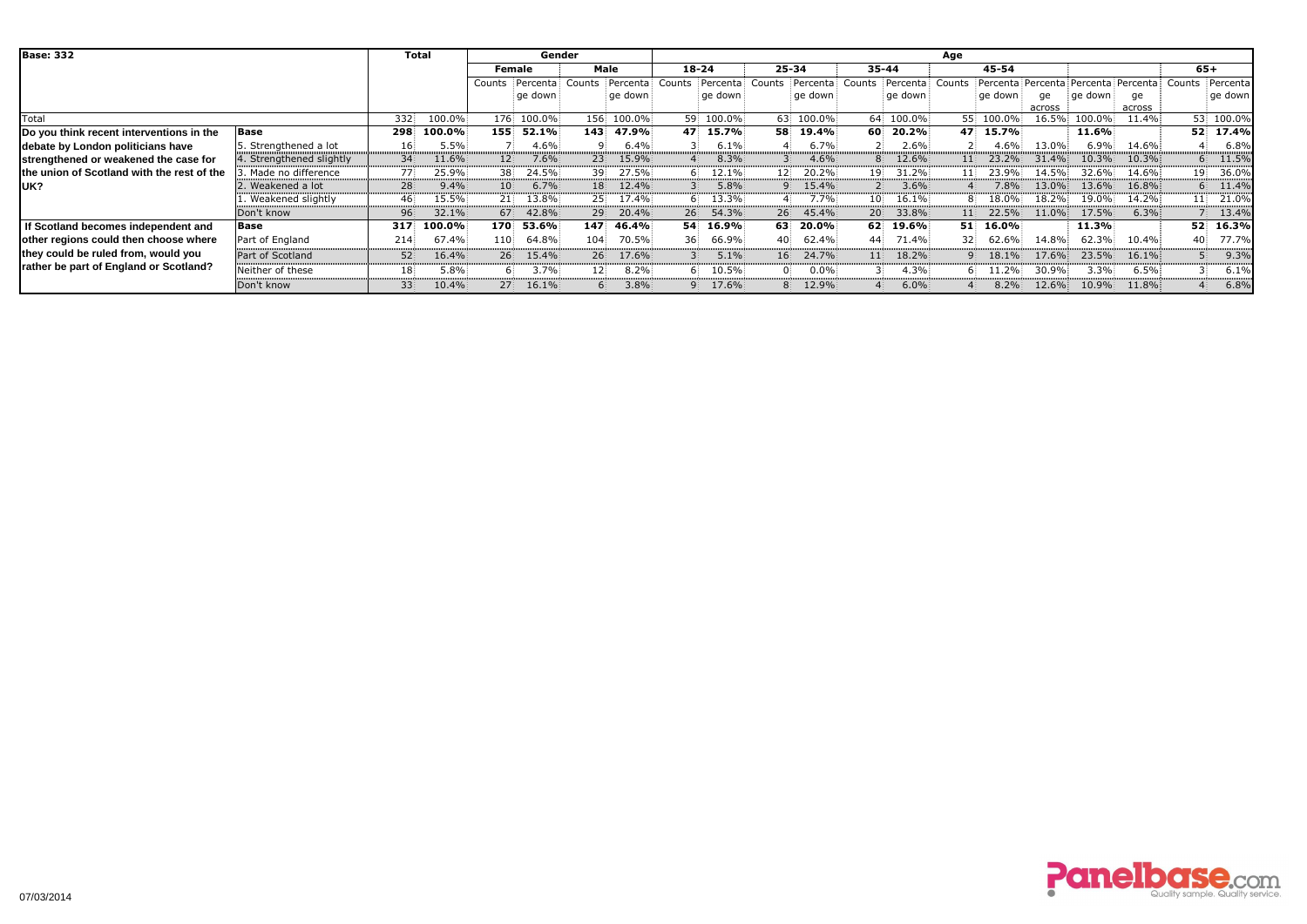**Client:** The Journal

**Agency:** panelbase.com

**Universe:** Adults resident in the UK (excl North East and Scotland)

**Methodology:** Online panel

**Sample size:** circa 1100

**Fieldwork dates:** 27th February - 3rd March 2014

**Weighting:** All the results were weighted by age and gender to be representative of the population nationally. Respondents who voted in the 2010 Westminster election were weighted back to the actual election result.

**Further enquiries:** Helen Mather, helen@otherlinesnorth.com